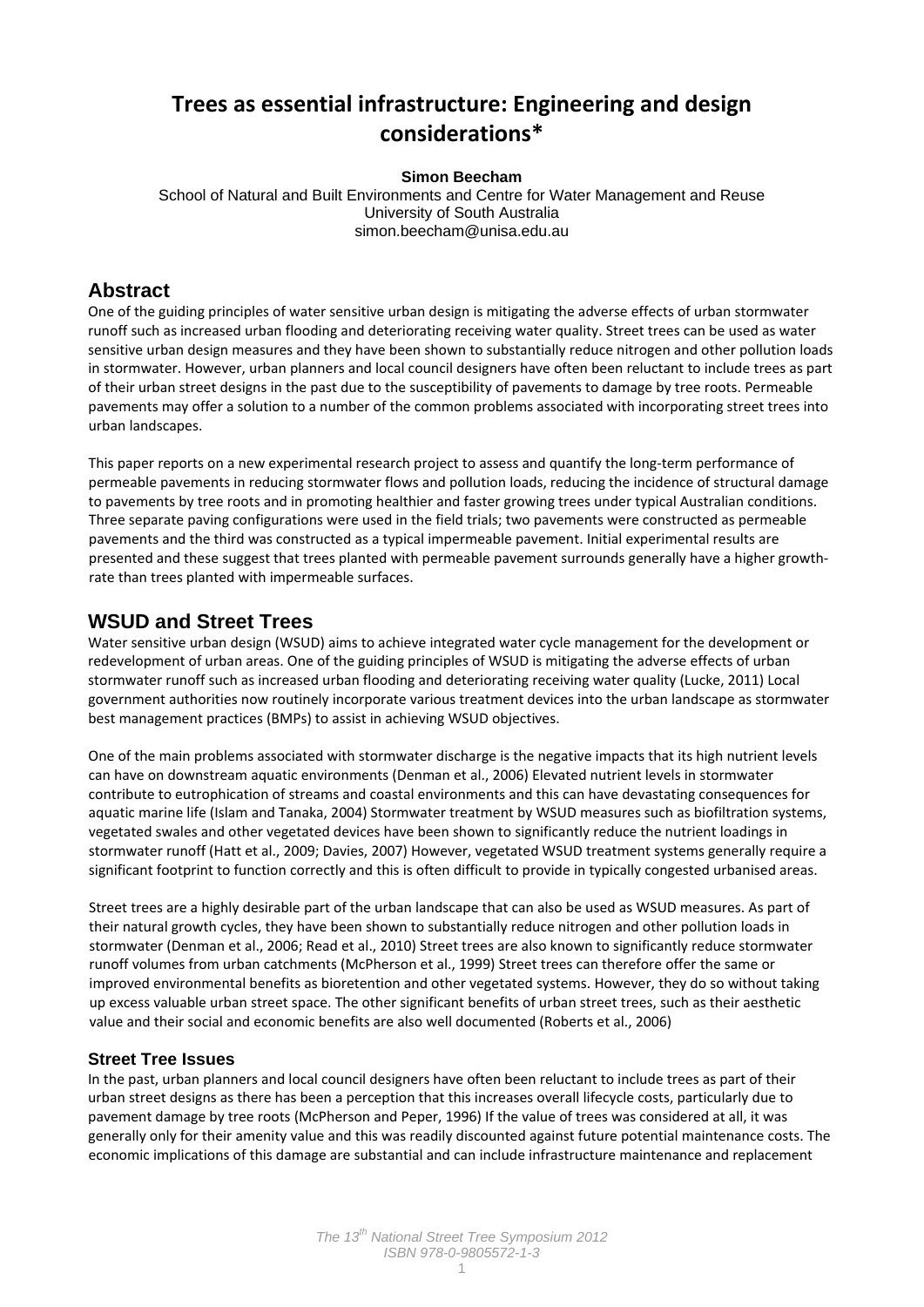costs, risk of potential injury and associated claims, administrative costs, poor public relations, reduced property values and reduced tree health and longevity.

A study of the infrastructure repair costs of municipal councils in 15 different US cities was undertaken by McPherson and Peper (1996) They reported that the cost for repairing infrastructure damaged by street trees consumed an average of 25% of the total tree budget allocated for these cities. However, they also recognised that these maintenance costs were conservative as sewer repair and other costs borne by home owners were not included in these estimates. Various other studies have reported on the significant structural damage caused by tree roots (Hamilton et al., 1975; McPherson, 2000; Costello and Jones. 2003; Randrup et al., 2003) and the associated economical impacts of that damage.

There are a number of factors that can contribute to preventing healthy street tree growth in urban environments. Air pollution, poor drainage and damage by people and vehicles can shorten the life expectancy of urban trees (Smiley et al., 2006) However, a lack of suitable soil conditions to promote root growth is the most common cause of poor tree health. The high levels of soil and base course compaction required to support the pavement loadings can become problematic for a tree that is planted close to pavement (Grabosky et al., 2009) The compacted soil often hinders or excludes root growth by limiting their access to the water and mineral resources contained in the soil.

To address the issue of compacted soils limiting tree root growth, a variety of structural soils have been developed in recent years (Smiley et al., 2006; Grabosky et al., 2009) These structural soils have been used as alternatives to typical compacted soils and often contain large proportions of aggregate to bear the weight of the overlying pavement and vehicular traffic in urban areas. Other materials have also been successfully used to minimise the effects of soil compaction on urban tree root growth. Smiley et al. (2006) conducted a study on tree growth in a variety of structural soil types and also trialled a method of suspending a pavement on piers above an uncompacted soil. They found that trees planted in non‐compacted soil beneath the suspended pavement were generally larger, faster growing, healthier and had more root growth than in the other treatments.

Randrup et al. (2003) suggested that certain pavement construction methods may even promote damage to pavements by tree roots. They explained that a concrete or asphalt pathway can act as a barrier that prevents soil moisture loss by evaporation. This evaporation barrier causes the soil moisture to condense on the underside of the pavement because of temperature differences between the soil and the pavement. Tree roots are therefore naturally attracted to the condensation at the soil/concrete interface and this leads to pavement surface damage through the radial forces generated during root growth. Randrup et al. (2003) proposed that pavements constructed from porous materials that limit condensation and lower the temperature under concrete slabs may reduce the incidence of rooting at the interface and the subsequent damage this can cause.

There has been considerable research on the negative environmental impacts of treeless streets (including enhanced heat island effects) and growing concerns about the impacts of climate change have helped bring about a change in attitude toward urban street trees by town planners and designers (Shashua‐Bara and Hoffman, 2000) The considerable economic and environmental benefits that urban street trees provide are now being duly recognised. Recognition of the fundamental role that street trees play in urban environments has led to research into new methods of implementing street trees that have potentially lower maintenance costs and that promote healthier and faster growing trees.

#### **Permeable Pavements and Street Trees**

Permeable pavements may offer a solution to a number of the common problems associated with incorporating street trees into urban landscapes. Permeable pavements allow stormwater to infiltrate through the paving surface where it is filtered through the various layers and then either harvested for later reuse or released slowly into the underlying soil or downstream stormwater drainage system (Lucke and Beecham, 2011) Permeable paving can be used as an alternative to the conventional hard, impervious surfaces that typically surround trees in footpaths, roadways and carparks. Providing that permeable pavements are correctly designed and installed, they have the potential to successfully minimise the incidence of pavement damage by tree roots, to promote healthier and faster growing trees and to reduce stormwater runoff and pollution loads from urban areas.

Figure 1 shows a comparison between a typical street tree configuration planted under a concrete or asphalt pavement and a street tree configuration planted within a permeable pavement.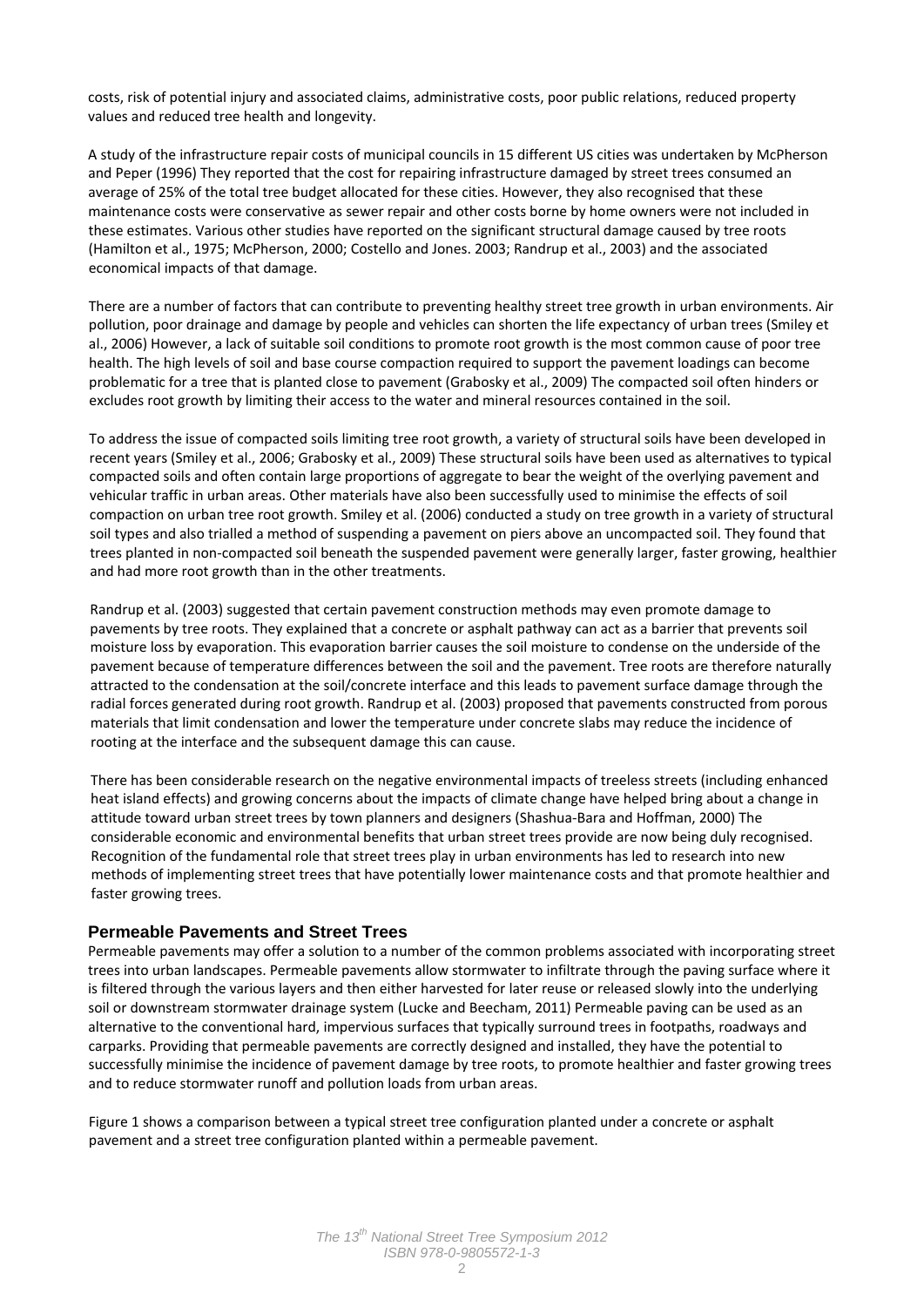



Figure 2 shows the concept design for a permeable pavement and street tree system. Rainfall and runoff infiltrate through the permeable pavement layers and are filtered through the various paving bedding and basecourse layers. The treated stormwater then infiltrates further into the tree root zone in the sub-grade loam beneath the pavement. The increased water and air infiltration promotes healthier and faster growing trees and also results in decreased stormwater volumes and pollution loads downstream. The deeper root zone also provides greater tree stability. As the paving base layers are self‐draining and contain no soil particles, tree roots should not seek out water and nutrients in this zone. This should minimise the incidence of pavement surface damage by tree roots. Repairing any surface damage that does occur should also be a simple and cost-effective operation.



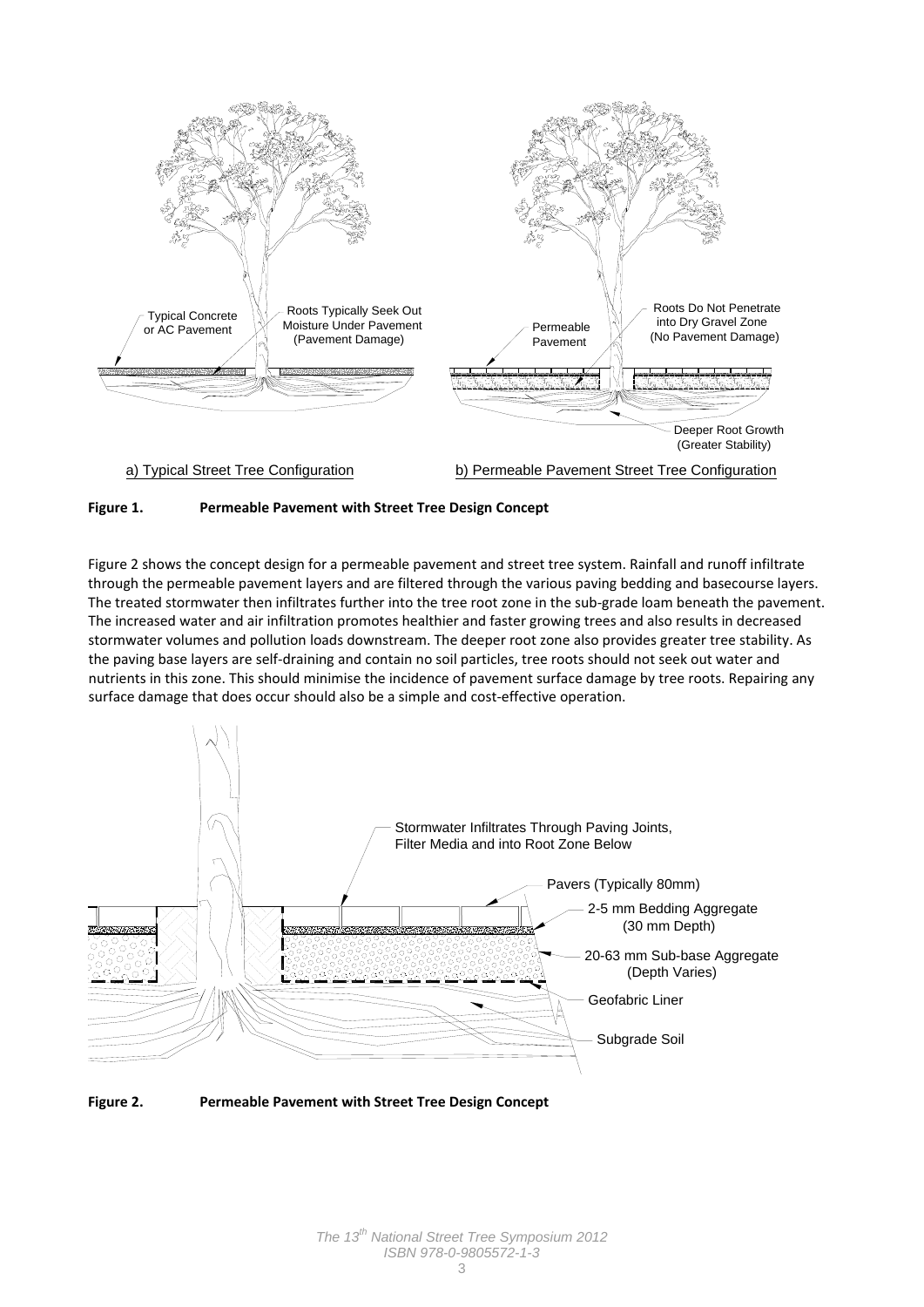## **Experimental Study**

A new experimental research project has commenced at the University of the Sunshine Coast (USC) in Queensland, Australia. The research project is sponsored by the Sunshine Coast Regional Council and involves collaboration with researchers at the University of South Australia (UniSA) The aims of this study are to assess and quantify the long‐term performance of permeable pavements in reducing stormwater flows and pollution loads, in reducing the incidence of structural damage to pavements by tree roots and in promoting healthier and faster growing trees under typical Australian conditions. The study will also investigate the suitability of various indigenous Australian tree species for use in permeable pavement installations.

The research project at USC was designed to address research needs previously identified by previous investigations. For example, Helliwell and Duncan (cited in Randrup et al., 2001) recommended that fundamental research into the geotechnical and physical conditions that prevent root extension needs to be undertaken. This included the effects that different construction techniques and base materials have on the growth responses of different tree species and an investigation into the interaction between roots and infrastructure, as well as the soil moisture regime under paving systems, for a range of natural and manufactured soils. Randrup et al. (2001) suggested that pavements constructed from porous materials may reduce the incidence of rooting at the interface and the subsequent damage that this can cause.

The field study experimentation at USC has only recently commenced and therefore the experimental results presented in this paper are from the parallel field study currently underway at UniSA. In this study, a total of 18 new street tree‐permeable pavement systems were installed in a residential street in Adelaide in September 2009. The study was designed to compare the effects that different paving configurations have on tree health and surrounding soil conditions. All 18 trees planted in the street tree-permeable pavement systems used in this experimental study are Chanticleer pear (Pyrus calleryana 'Glen's Form' Chanticleer) trees. Chanticleer pear was selected for use in the field trials because it is is widely planted by local government authorities in Adelaide and it has proven to have a reliable growth rate under local conditions.



#### **Figure 3. Three Different Pavement Configurations**

Three separate paving configurations were used in the field trials, namely, a Perm‐Level configuration, a Perm‐Swale configuration and a Control configuration. The three different configurations are shown in Figure 3. The Perm‐Level Pavement configuration was similar to the pavement structure shown in Figure 2. However, the depth of the 2‐5 mm bedding aggregate was 50 mm and the depth of the sub‐base aggregate was 100 mm. This gave a total pavement depth of 230 mm (Figure 3) The Perm‐Swale Pavement was similar in construction to the Perm‐Level configuration except that the subgrade was shaped into a swale and the depth of the sub-base aggregate was 250 mm in the centre of the swale. This gave an overall pavement depth of 380 mm in the centre of the swale. The centre of the swale was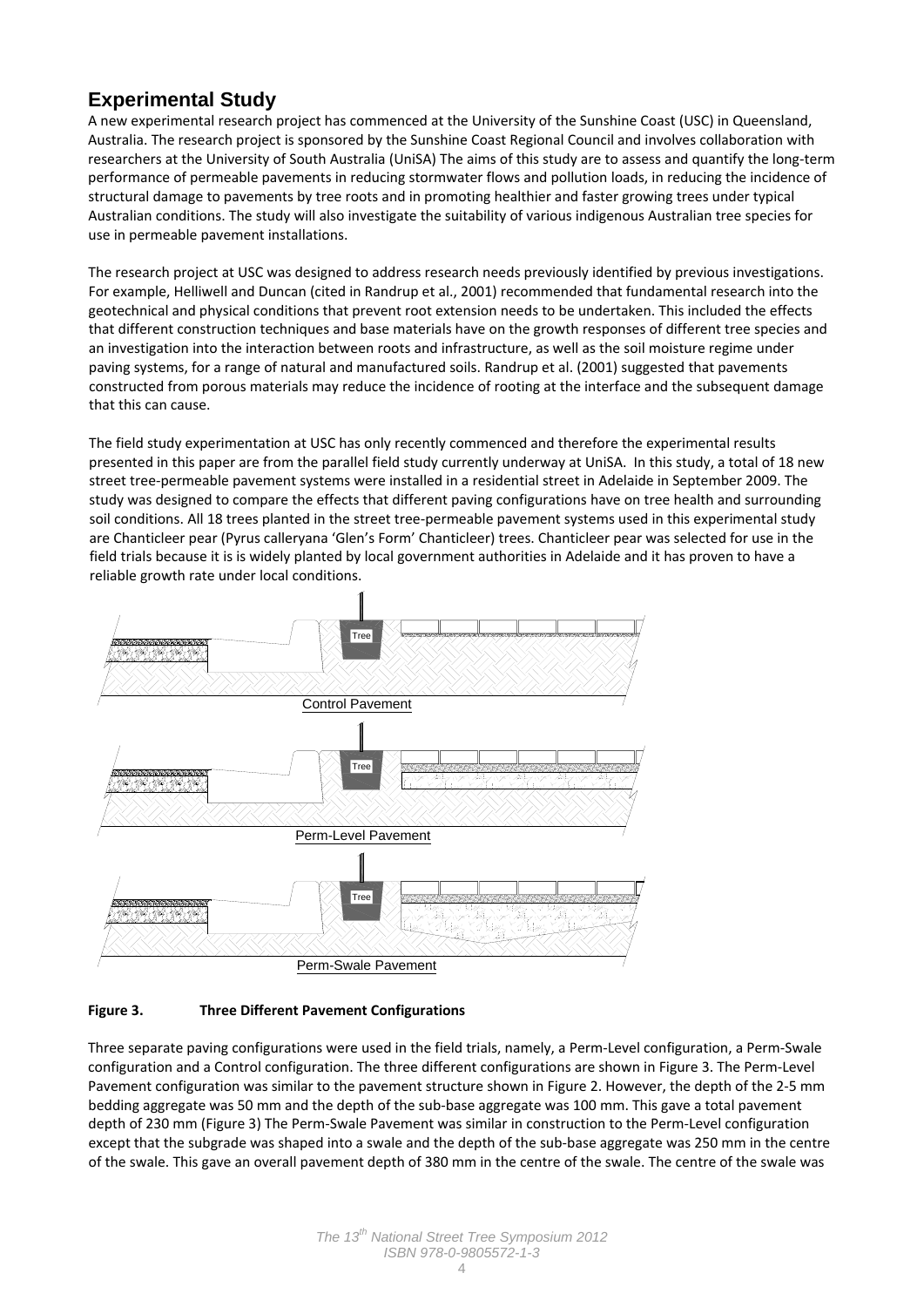one metre in from and parallel to the kerb (Figure 3) The Control Pavement configuration was a typical block paving construction of conventional, impermeable pavers laid on 15 mm of paving sand (Figure 3)

There were six separate Chanticleer pear tree samples for each of the three configurations shown in Figure 3 (18 samples in total) The 18 Chanticleer pear trees were planted in September 2009. The rates of tree growth as well as the soil moisture and oxygen levels were recorded on five different occasions between  $15^{th}$  September 2009 and  $25^{th}$ February 2011. Measurements of the trees' overall heights, canopy spread, leaf area index and trunk diameters at ground level and elevations of 300mm, 1000mm and 1400mm above ground level were taken. The initial tree height measurement results are presented in this paper.

## **Tree Cell Trials**

Another part of the new research study at USC will investigate and evaluate the performance of a new product called StrataCell<sup>™</sup>. This product was developed to promote healthy tree root growth and to provide support and stability to pavements that are constructed above the tree roots. The new product prevents compaction of the soil underneath the pavement by creating a skeletal support structure that keeps pavement loads off the soil under the pavement. This allows unencumbered tree root growth in the uncompacted soil between the StrataCell™ units. A typical StrataCell<sup>™</sup> application under pavement is shown in Figure 4.



### **Figure 4. Typical StrataCellTM Application (***[http://www.citygreensystems.com](http://www.citygreensystems.com/)***)**

A number of street tree‐permeable pavement systems will be planted in the USC study to evaluate the effect that the StrataCell™ has on tree health and root growth. Tree and root growth will be monitored together with the soil moisture conditions under the pavement. Grabosky et al. (2009) suggested that infiltration and permeability data of permeable pavement systems may be helpful for stormwater management and hydrological design purposes, particularly for estimating water interception in sheet flows from pavements. They also highlighted the importance of providing a water holding reservoir for plant use in transpiration or deep infiltration below the pavement. The experimental results from this study should assist with the identification of these stormwater management design issues.

## **Results and Discussion**

Initial experimental results from 18 new street tree‐permeable pavement systems installed in a residential street in Adelaide are shown in Figure 5. The heights of each of the 18 trees were recorded on five different occasions between 15<sup>th</sup> September 2009 and 25<sup>th</sup> February 2011. Figure 5 shows the average heights of the six trees in each of the experimental groups at the times of measurement.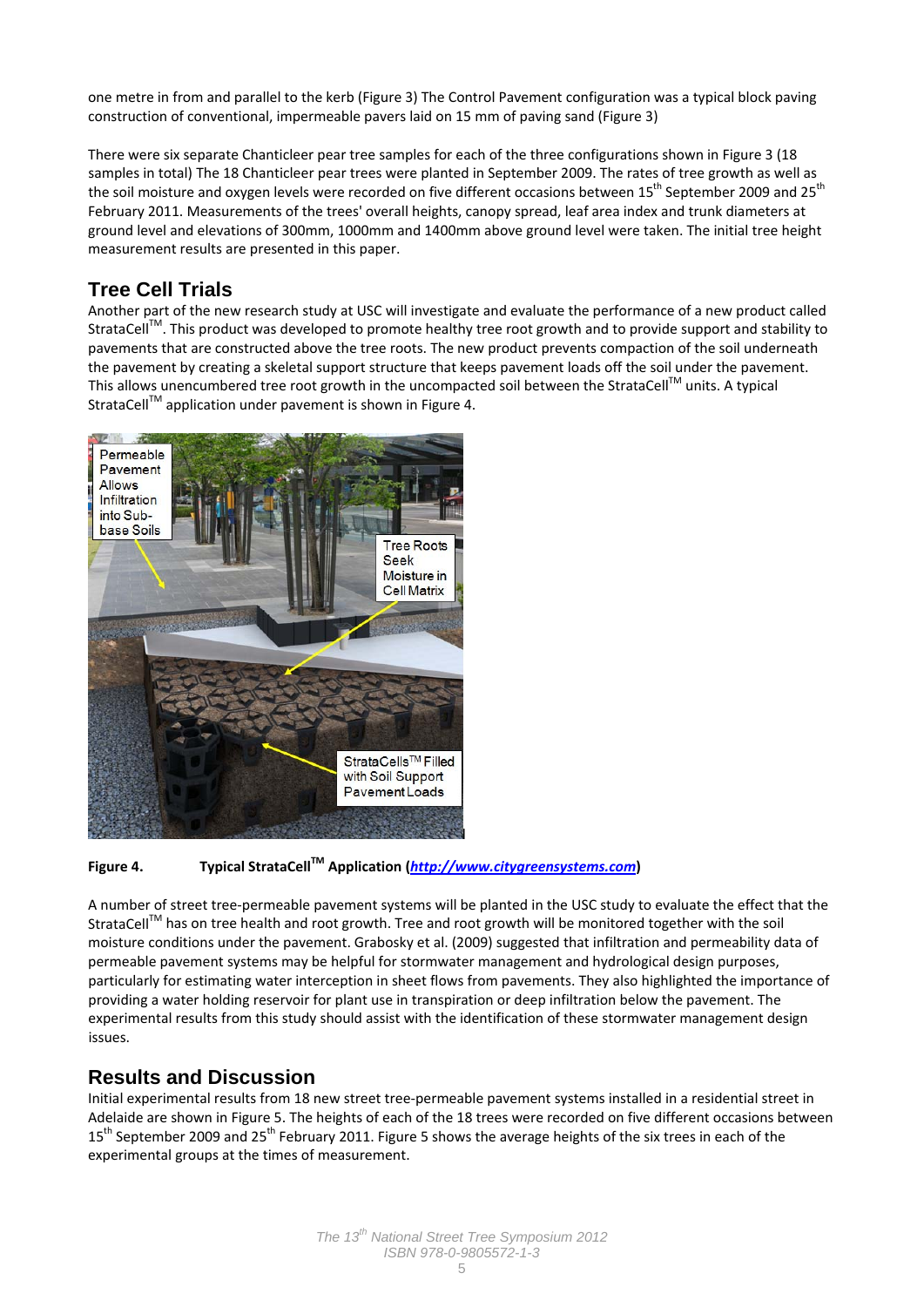![](_page_5_Figure_0.jpeg)

#### **Figure 5. Initial Average Tree Height Measurement Results for the Three Groups**

Figure 5 shows that trees planted with permeable pavement surrounds generally have a higher growth‐rate than trees planted within the impermeable Control Pavements. Of the two permeable pavement groups, it appears that the six trees planted in the Perm‐Swale Pavement configurations are growing faster than the trees planted in the Perm‐Level pavement configurations. The reasons for this cannot be confirmed at this early stage of the study. As this experimental trial has only been running for less than two years, it is too early to make any long‐term predictions on the effects of the different permeable pavements on the growth rates of the trees. It is expected that future results from this study should significantly increase knowledge in this area.

Moisture readings were taken at a variety of depths at three different positions in each of the 18 test pavements. Initial results indicate that the soil directly under the permeable pavement test pavements generally has less moisture than the soil under the Control pavements. This is thought to be due to evaporation through the permeable pavements. This could mean that tree roots that grow under the pavement will suffer during high temperature events due to lack of moisture. This could also mean less pavement damage due to tree root growth. However, further testing is required to verify these hypotheses.

## **Conclusion**

This paper reports on a new experimental research project that has been designed to assess and quantify the long‐ term performance of permeable pavements in reducing stormwater flows and pollution loads, while reducing the incidence of structural damage to pavements by tree roots and in turn promoting healthier and faster growing trees under typical Australian conditions. Initial experimental results from 18 new street tree‐permeable pavement systems have been very promising. Three separate paving configurations were used in the field trials; two pavements were constructed as permeable pavements and the third was constructed as a typical impermeable pavement. The initial results suggest that trees planted with permeable pavement surrounds generally have a higher growth‐rate than trees planted within the impermeable control pavements. However, it is still too early to make any long‐term predictions on the effects of the different permeable pavements on the growth rates of the trees. It is expected that future results from this study should significantly increase knowledge in this area.

### **References**

Costello L R and Jones K S (2003) Reducing infrastructure damage by tree roots: A compendium of strategies. Western Chapter, Int. Soc. of Arboriculture, Cohasset, CA.

Davis A P (2007) Field performance of bioretention: water quality. *Environmental Engineering Science*, 24(8), 1048‐ 1064.

Denman L, May P and Breen P (2006) An investigation of the potential to use street trees and their root zone soils to remove nitrogen from urban stormwater, *Aust. Journal of Water Resources*, 10(3), 303‐311.